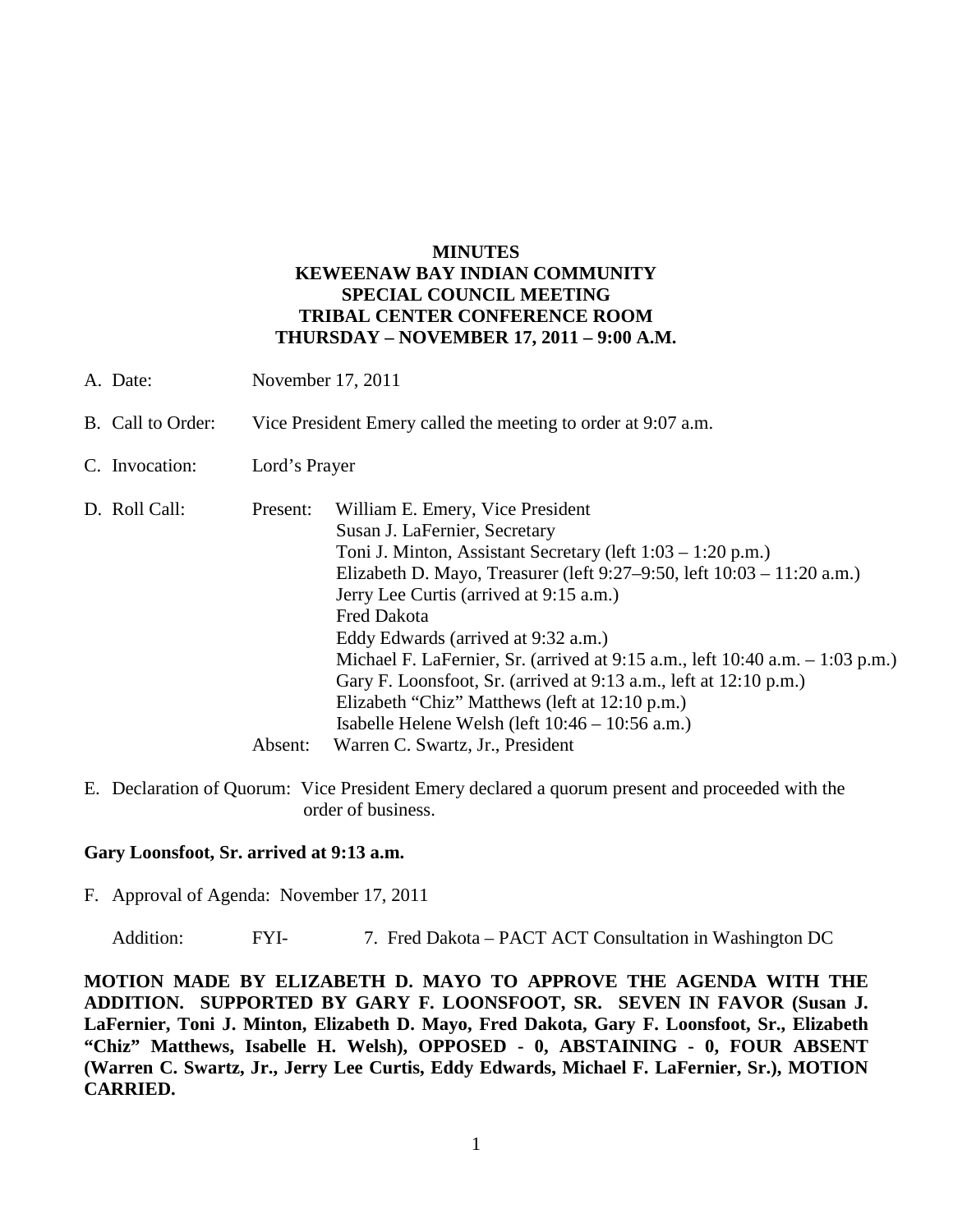# G. For Your Information:

- 1. SNB KBIC Guaranteed Loan Program Account Summary November 15, 2011
- 2. Low Income Home Energy Assistance Program (LIHEAP) Notice of Grant Award FY 2012 for \$105,311.00
- 3. Report from September 21, 2011 On-site Program and Fiscal Review of the Child Care Funds
- 4. VOIGT Intertribal Task Force Meeting Minutes October 6, 2011 at Red Cliff, Wisconsin
- 5. Internet Gaming and Marketing Overview Report presented at the National Indian Gaming Association Tribal Leadership Meeting – October 19 at the Mohegan Sun
- 6. 2011 KBIC Government Employee Christmas Dinner Party December 3, 2011
- 7. PACT Act Meeting/Consultation with the Department of Justice for Tribal input in Washington DC – December 14, 2011

# **Jerry Lee Curtis and Mike LaFernier, Sr. arrived at 9:15 a.m.**

H. Approval of Meeting Minutes:

1. March 24, 2011

**MOTION MADE BY ELIZABETH D. MAYO TO APPROVE THE MARCH 24, 2011 MEETING MINUTES. SUPPORTED BY ISABELLE H. WELSH. EIGHT IN FAVOR (Susan J. LaFernier, Elizabeth D. Mayo, Jerry Lee Curtis, Fred Dakota, Michael F. LaFernier, Sr., Gary F. Loonsfoot, Sr., Elizabeth "Chiz" Matthews, Isabelle H. Welsh), OPPOSED - 0, ONE ABSTAINING (Toni J. Minton), TWO ABSENT (Warren C. Swartz, Jr., Eddy Edwards), MOTION CARRIED.**

### **Elizabeth Mayo left at 9:27 a.m.**

I. Secretary's Report/October 2011

**MOTION MADE BY TONI J. MINTON TO APPROVE THE OCTOBER 2011 SECRETARY'S REPORT. SUPPORTED BY ELIZABETH "CHIZ" MATTHEWS. EIGHT IN FAVOR (Susan J. LaFernier, Toni J. Minton, Jerry Lee Curtis, Fred Dakota, Michael F. LaFernier, Sr., Gary F. Loonsfoot, Sr., Elizabeth "Chiz" Matthews, Isabelle H. Welsh), OPPOSED - 0, ABSTAINING - 0, THREE ABSENT (Warren C. Swartz, Jr., Elizabeth D. Mayo, Eddy Edwards), MOTION CARRIED.**

### **Eddy Edwards arrived at 9:32 a.m.**

- J. Old Business:
	- 1. Mike Cardinal, Constitutional Committee Chair (not present)/Larry Denomie III, CEO/John Baker, Attorney – Resolution KB-1862-2011 regarding amendment to Article VIII Section I of the Constitution to remove the Secretary of Interior for amendment approvals.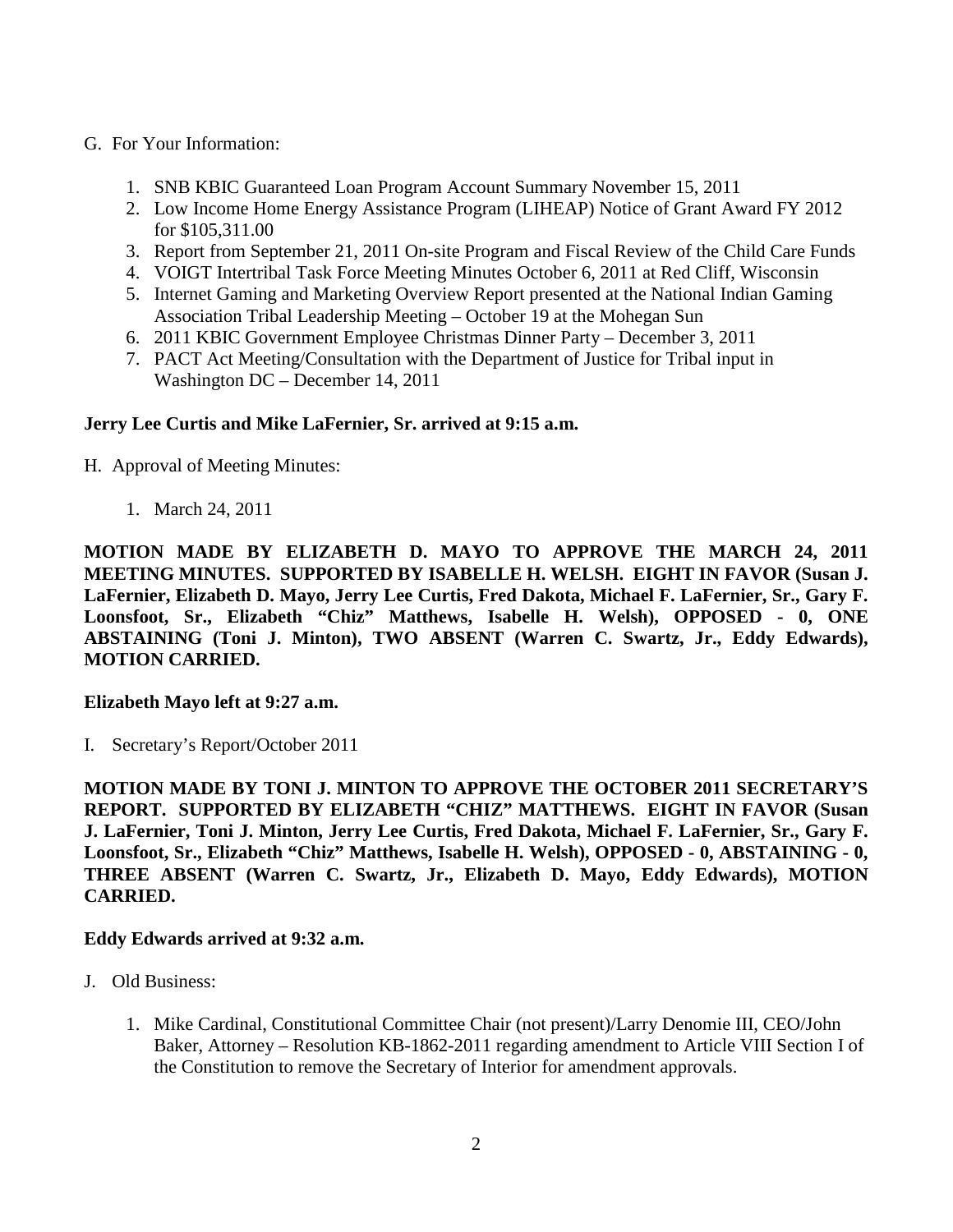**MOTION MADE BY GARY F. LOONSFOOT, SR. TO APPROVE RESOLUTION KB-1862- 2011 REGARDING AMENDMENT TO ARTICLE VIII SECTION I OF THE CONSTITUTION. SUPPORTED BY SUSAN J. LAFERNIER. NINE IN FAVOR (Susan J. LaFernier, Toni J. Minton, Jerry Lee Curtis, Fred Dakota, Eddy Edwards, Michael F. LaFernier, Sr., Gary F. Loonsfoot, Sr., Elizabeth "Chiz" Matthews, Isabelle H. Welsh), OPPOSED - 0, ABSTAINING - 0, TWO ABSENT (Warren C. Swartz, Jr., Elizabeth D. Mayo), MOTION CARRIED.**

2. Larry Denomie III, CEO – WUPPDR Annual CEDS Report (Community Economic Development Strategy)

Larry stated that Gregg Nominelli recommended not submitting a resolution for WUPPDR as we submitted last year's CEDS report with I.T.C. Gregg will address the Council at another meeting as he is out of town today.

# **Elizabeth Mayo returned at 9:50 a.m.**

3. Janice Halverson, CAP Director – CNAP Guidelines Revisions

Elizabeth Mayo asked why applications were not mailed to the people for the LIHEAP program and how the CAP office intends to inform them. Janice responded that there is no money for postage and supplies in her budget.

Council reviewed changes to fire assistance, eviction or utility/heating disconnection assistance, and verification of home ownership.

**MOTION MADE BY GARY F. LOONSFOOT, SR. TO DONATE \$3,000.00 TO THE CAP OFFICE OUT OF THE DONATION BUDGET FOR POSTAGE AND SUPPLIES. SUPPORTED BY JERRY LEE CURTIS. TEN IN FAVOR (Susan J. LaFernier, Toni J. Minton, Elizabeth D. Mayo, Jerry Lee Curtis, Fred Dakota, Eddy Edwards, Michael F. LaFernier, Sr., Gary F. Loonsfoot, Sr., Elizabeth "Chiz" Matthews, Isabelle H. Welsh), OPPOSED - 0, ABSTAINING - 0, ONE ABSENT (Warren C. Swartz, Jr.), MOTION CARRIED.**

**Elizabeth Mayo left at 10:03 a.m.** 

**Mike LaFernier, Sr. left at 10:40 a.m.** 

**MOTION MADE BY ELIZABETH "CHIZ" MATTHEWS TO APPROVE THE CNAP GUIDELINES WITH THE CHANGES. SUPPORTED BY TONI J. MINTON. SEVEN IN FAVOR (Susan J. LaFernier, Toni J. Minton, Jerry Lee Curtis, Eddy Edwards, Gary F. Loonsfoot, Sr., Elizabeth "Chiz" Matthews, Isabelle H. Welsh), OPPOSED - 0, ABSTAINING - 0, FOUR ABSENT (Warren C. Swartz, Jr., Elizabeth D. Mayo, Fred Dakota, Michael F. LaFernier, Sr.), MOTION CARRIED.**

(Fred Dakota is out of the room)

# **Isabelle Welsh left at 10:46 – 10:56 a.m.**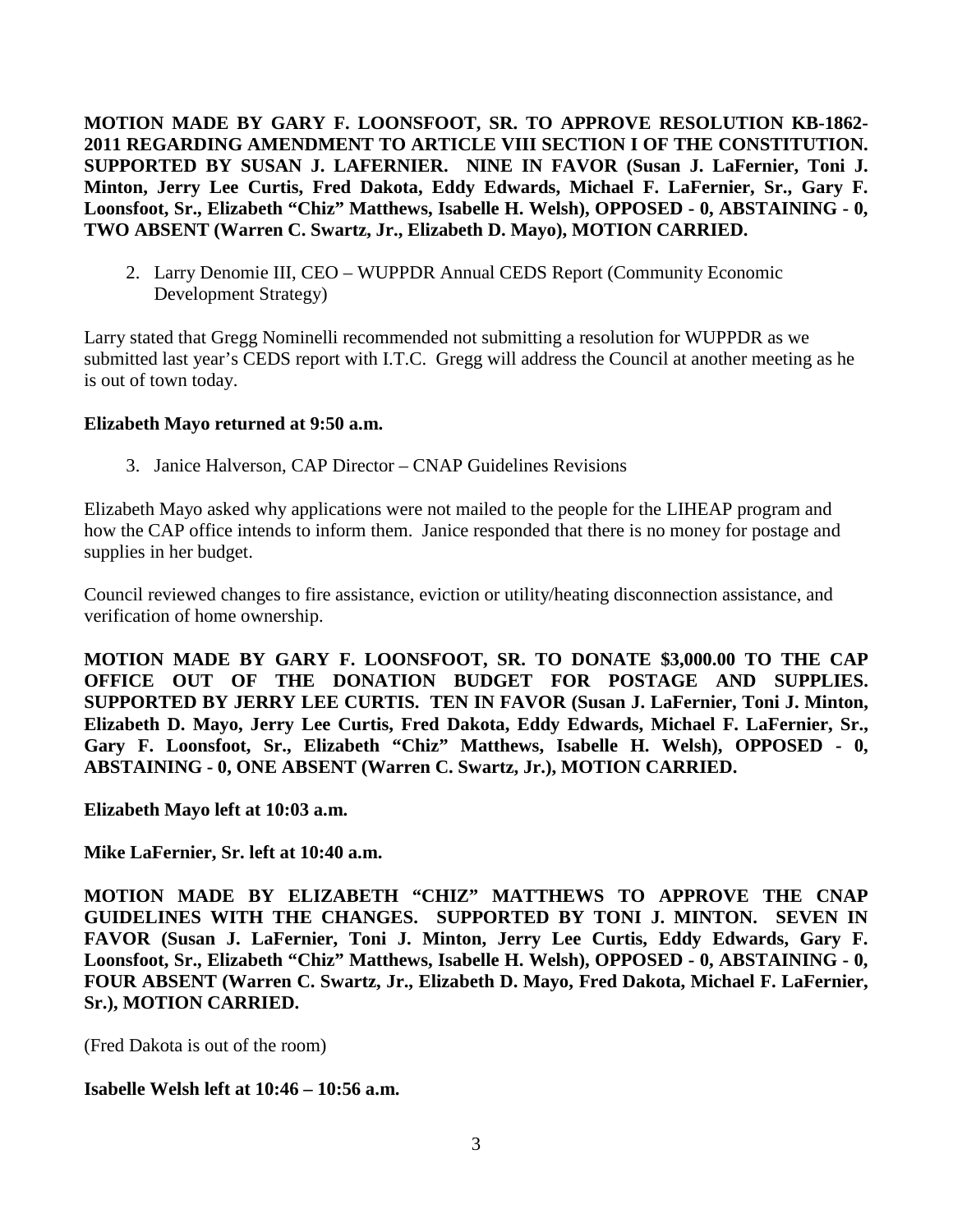#### **Break: 10:47 – 10:56 a.m.**

- K. New Business:
	- 1. Terri Denomie, Head Start Director (not present)/Larry Denomie III, CEO Donation Request for Christmas Gifts – \$25.00 each for 76 kids

**MOTION MADE BY TONI J. MINTON TO APPROVE A DONATION OF \$1,900.00 TO THE HEAD START PROGRAM FOR CHRISTMAS GIFTS. SUPPORTED BY SUSAN J. LAFERNIER. SEVEN IN FAVOR (Susan J. LaFernier, Toni J. Minton, Jerry Lee Curtis, Fred Dakota, Gary F. Loonsfoot, Sr., Elizabeth "Chiz" Matthews, Isabelle H. Welsh), ONE OPPOSED (Eddy Edwards), ABSTAINING - 0, THREE ABSENT (Warren C. Swartz, Jr., Elizabeth D. Mayo, Michael F. LaFernier, Sr.), MOTION CARRIED.**

Eddy Edwards stated his opposition: He would like to see all tribal member kids receive the same Christmas gifts.

2. Susan LaFernier, Secretary – Declaration of Support for Derek Bailey for Congress (Michigan  $1<sup>st</sup>$  District) – Fundraising Event

He is currently the Tribal Chair of the Grand Traverse Band of Ottawa and Chippewa Indians.

#### **Elizabeth Mayo returned at 11:20 a.m.**

**MOTION MADE BY FRED DAKOTA TO APPROVE DRAFTING A RESOLUTION OF SUPPORT FOR DEREK BAILEY. SUPPORTED BY ELIZABETH "CHIZ" MATTHEWS. NINE IN FAVOR (Susan J. LaFernier, Toni J. Minton, Elizabeth D. Mayo, Jerry Lee Curtis, Fred Dakota, Eddy Edwards, Gary F. Loonsfoot, Sr., Elizabeth "Chiz" Matthews, Isabelle H. Welsh), OPPOSED - 0, ABSTAINING - 0, TWO ABSENT (Warren C. Swartz, Jr., Michael F. LaFernier, Sr.), MOTION CARRIED.**

3. Elizabeth Mayo, Treasurer - Negaunee Township Board (2) Project Requests for \$10,000.00 from the 2% Fund or the 2% (Escrow) Fund

**MOTION MADE BY TONI J. MINTON TO DENY THE REQUEST FROM NEGAUNEE TOWNSHIP. SUPPORTED BY ELIZABETH D. MAYO. EIGHT IN FAVOR (Susan J. LaFernier, Toni J. Minton, Elizabeth D. Mayo, Jerry Lee Curtis, Fred Dakota, Gary F. Loonsfoot, Sr., Elizabeth "Chiz" Matthews, Isabelle H. Welsh), OPPOSED - 0, ONE ABSTAINING (Eddy Edwards), TWO ABSENT (Warren C. Swartz, Jr., Michael F. LaFernier, Sr.), MOTION CARRIED.**

4. Larry Denomie III, CEO – Weekly Update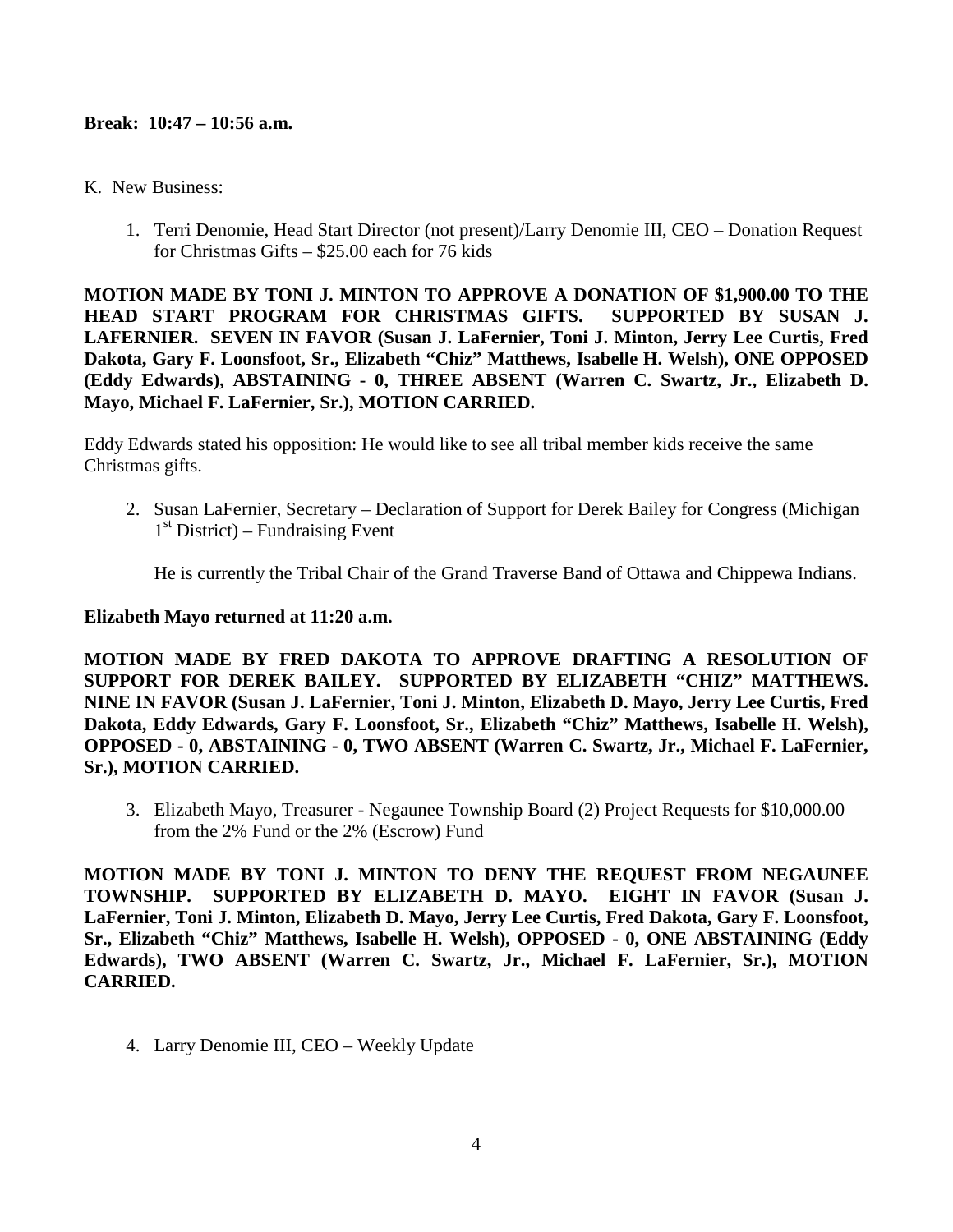5. Ed Janisse, Radio Station Manager – Clarify Comedy Clubs Fee (4 shows) approved on October 20, 2011

**MOTION MADE BY ELIZABETH D. MAYO TO APPROVE AN ADDITIONAL \$800.00 FOR THE FUNNY BUSINESS AGENCY COMEDIANS. SUPPORTED BY GARY F. LOONSFOOT, SR. NINE IN FAVOR (Susan J. LaFernier, Toni J. Minton, Elizabeth D. Mayo, Jerry Lee Curtis, Fred Dakota, Eddy Edwards, Gary F. Loonsfoot, Sr., Elizabeth "Chiz" Matthews, Isabelle H. Welsh), OPPOSED - 0, ABSTAINING - 0, TWO ABSENT (Warren C. Swartz, Jr., Michael F. LaFernier, Sr.), MOTION CARRIED.**

- 6. Carole LaPointe, Health Director Health Center Generator Bids (addressed in Closed Session)
- L. Closed Session:
	- 1. Carole LaPointe, Health Director
		- a) Martin Fletcher Locums (Tenens Coverage) Services Agreement
		- b) BCBSM/BCN Preferred Rx Program Participation Agreement
	- 2. Ed Janisse, Radio Station Manager Personnel Issue
	- 3. Bruce LaPointe, Project Manager Village of Baraga Funding Agreement
	- 4. Larry Denomie III, CEO Determination on Government Employee Grievance Case #006-11

**MOTION MADE BY ELIZABETH "CHIZ" MATTHEWS TO GO INTO CLOSED SESSION AT 11:51 A.M. SUPPORTED BY EDDY EDWARDS. SEVEN IN FAVOR (Susan J. LaFernier, Toni J. Minton, Jerry Lee Curtis, Eddy Edwards, Gary F. Loonsfoot, Sr., Elizabeth "Chiz" Matthews, Isabelle H. Welsh), TWO OPPOSED (Elizabeth D. Mayo, Fred Dakota), ABSTAINING - 0, TWO ABSENT (Warren C. Swartz, Jr., Michael F. LaFernier, Sr.), MOTION CARRIED.**

**Gary Loonsfoot, Sr. left at 12:10 p.m.** 

**Elizabeth Matthews left at 12:10 p.m.** 

**Lunch: 12:10 – 1:03 p.m.** 

**Mike LaFernier, Sr. returned at 1:03 p.m.**

**Toni Minton returned at 1:20 p.m.**

**MOTION MADE BY EDDY EDWARDS TO GO INTO OPEN SESSION AT 2:10 P.M. SUPPORTED BY ELIZABETH D. MAYO. EIGHT IN FAVOR (Susan J. LaFernier, Toni J. Minton, Elizabeth D. Mayo, Jerry Lee Curtis, Fred Dakota, Eddy Edwards, Michael F. LaFernier, Sr., Isabelle H. Welsh), OPPOSED - 0, ABSTAINING - 0, THREE ABSENT (Warren C. Swartz, Jr., Gary F. Loonsfoot, Sr., Elizabeth "Chiz" Matthews), MOTION CARRIED.**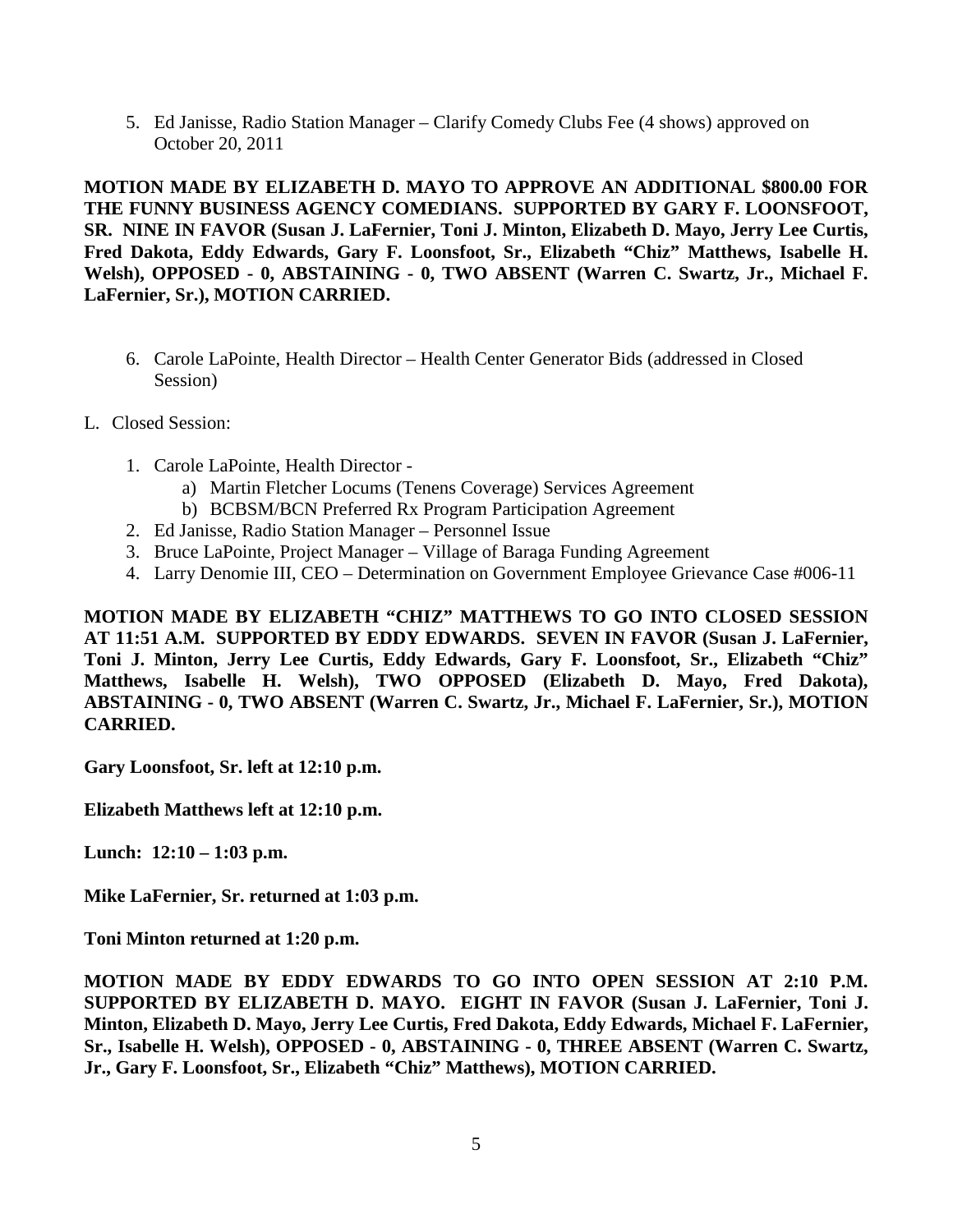BC/BS of MI/BCN (Blue Care Network) Preferred Rx Program Participation Agreement –

**MOTION MADE BY ELIZABETH D. MAYO TO APPROVE THE BC/BS OF MI/BCN PREFERRED RX PROGRAM PARTICIPATION AGREEMENT AND AUTHORIZE THE VICE PRESIDENT TO SIGN. SUPPORTED BY MICHAEL F. LAFERNIER, SR. EIGHT IN FAVOR (Susan J. LaFernier, Toni J. Minton, Elizabeth D. Mayo, Jerry Lee Curtis, Fred Dakota, Eddy Edwards, Michael F. LaFernier, Sr., Isabelle H. Welsh), OPPOSED - 0, ABSTAINING - 0, THREE ABSENT (Warren C. Swartz, Jr., Gary F. Loonsfoot, Sr., Elizabeth "Chiz" Matthews), MOTION CARRIED.**

Health Center Generator Bids –

**MOTION MADE BY MICHAEL F. LAFERNIER, SR. TO APPROVE THE PURCHASE OF A GENERATOR FOR THE HEALTH CENTER IN THE AMOUNT OF \$79,000.00 FROM CUMMINS NPOWER, LLC OUT OF MAINTENANCE AND IMPROVEMENT FUNDS. SUPPORTED BY FRED DAKOTA. EIGHT IN FAVOR (Susan J. LaFernier, Toni J. Minton, Elizabeth D. Mayo, Jerry Lee Curtis, Fred Dakota, Eddy Edwards, Michael F. LaFernier, Sr., Isabelle H. Welsh), OPPOSED - 0, ABSTAINING - 0, THREE ABSENT (Warren C. Swartz, Jr., Gary F. Loonsfoot, Sr., Elizabeth "Chiz" Matthews), MOTION CARRIED.** 

Martin Fletcher Locums (Tenens Coverage) Service Agreement – 1 year for Family Practice/Internal Medicine

**MOTION MADE BY EDDY EDWARDS TO APPROVE THE SERVICE AGREEMENT FOR LOCUM TENENS COVERAGE WITH MARTIN FLETCHER. SUPPORTED BY SUSAN J. LAFERNIER. SEVEN IN FAVOR (Susan J. LaFernier, Toni J. Minton, Jerry Lee Curtis, Fred Dakota, Eddy Edwards, Michael F. LaFernier, Sr., Isabelle H. Welsh), OPPOSED - 0, ONE ABSTAINING (Elizabeth D. Mayo), THREE ABSENT (Warren C. Swartz, Jr., Gary F. Loonsfoot, Sr., Elizabeth "Chiz" Matthews), MOTION CARRIED.** 

Village of Baraga Funding Agreement – for the reconstruction of the main street in Baraga which is included in the Indian Reservation Roads System with KBIC

MOTION MADE BY EDDY EDWARDS TO APPROVE THE BARAGA VILLAGE FUNDING AGREEMENT FOR UP TO \$55,000.00.

Motion died for lack of support.

**MOTION MADE BY MICHAEL F. LAFERNIER, SR. TO APPROVE THE BARAGA VILLAGE FUNDING AGREEMENT FOR UP TO \$126,000.00. SUPPORTED BY FRED DAKOTA. SIX IN FAVOR (Susan J. LaFernier, Elizabeth D. Mayo, Jerry Lee Curtis, Fred Dakota, Michael F. LaFernier, Sr., Isabelle H. Welsh), ONE OPPOSED (Eddy Edwards), ONE ABSTAINING (Toni J. Minton), THREE ABSENT (Warren C. Swartz, Jr., Gary F. Loonsfoot, Sr., Elizabeth "Chiz" Matthews), MOTION CARRIED.**